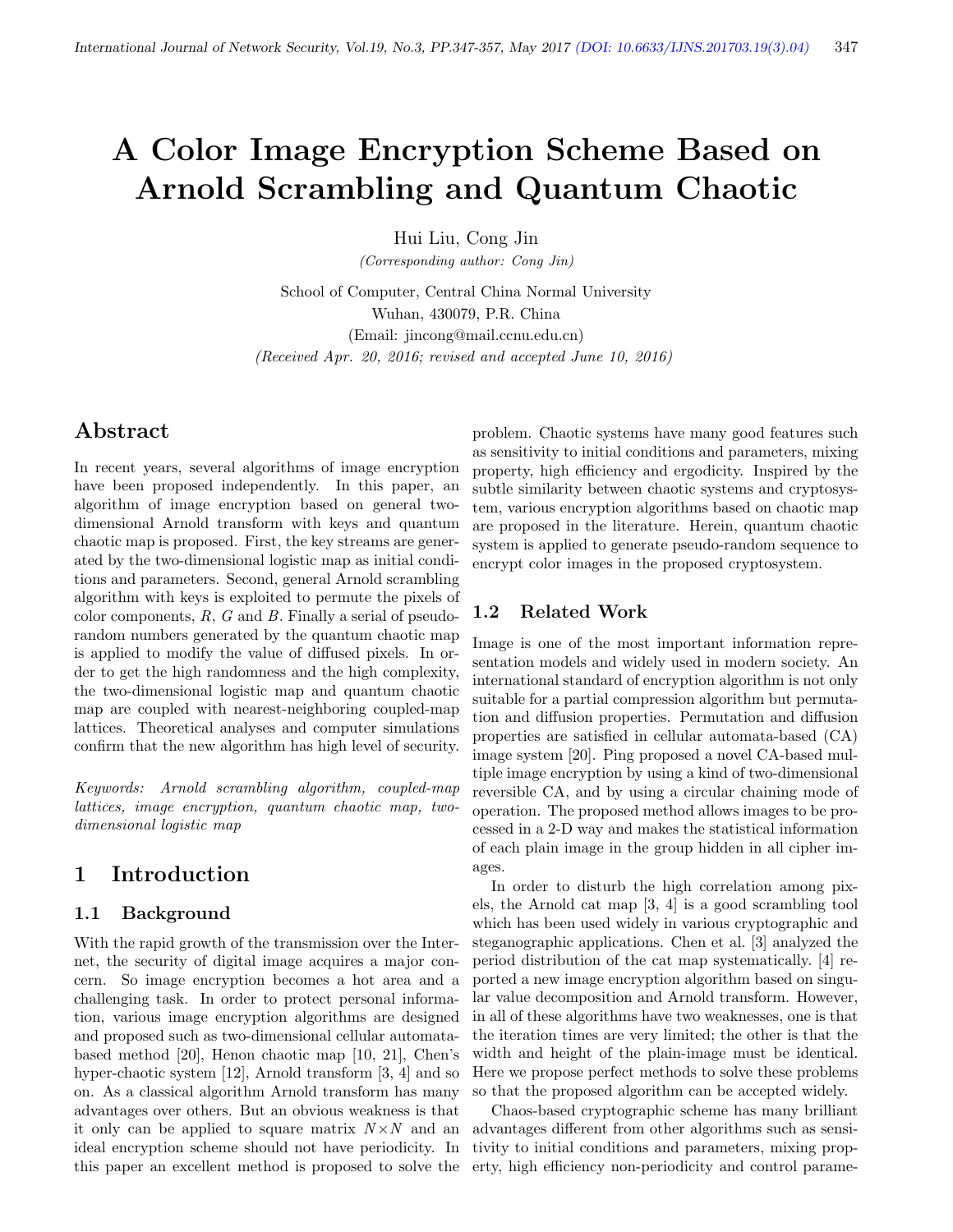ters [7, 15]. In recent years various encryption algorithms based on chaotic map are proposed [26, 27]. Wang and Guo [27] utilized a logistic map for generating a matrix to diffuse the left block of the plain image and then the diffused image was used as the right block of the cipher image. Tang [26] presented an algorithm dividing an input image into overlapping blocks, shuffling image blocks to make initial encryption, exploiting a chaotic map and Arnold transform to generate secret matrices, and achieving final encryption by conducting exclusive OR operations between corresponding elements of each block and a random secret matrix. Jawad [9] enhanced the security level of conventional Blowfish algorithm (BA) for color image encryption by modifying it with new F-function. And the dynamic S-box and XOR operator were generated from the F-function via four-dimensional hyperchaotic map. Lately, in [2] quantum chaos theory becomes a tool that can be used to improve the quality of pseudo-random number generators. The randomness and non-periodicity of quantum chaotic map are successfully verified by statistical complexity and the normalized Shannon entropy. So we apply these characteristics to encrypt the color image for achieving the high randomness and acquiring the non-periodicity that is caused by Arnold transform.

Generally, there are two main stages in the structure of chaos-based algorithm which consists of permutation and diffusion stages. The permutation stage shifts the position of pixels of the plain-image by some chaotic map. General Arnold transform with keys finishes the permutation stage and provides an enough large key space. The diffusion stage modifies the pixels values of shuffled image via chaotic sequences so that a minor change in one pixel of the plain-image causes a totally different cipherimage. Chaotic sequences generated by quantum chaotic map accomplished the diffusion stage and improved the randomness and complexity of the proposed cryptosystem. The diffusion-permutation-based algorithm should have a large key space and the long periodicity of permutation to increase the security. For this purpose, many researchers turn to find some improved chaos-based algorithms with large key spaces and good permutation and diffusion techniques.

#### 1.3 Contribution and Organization

In order to encrypt all color images by Arnold transform algorithm, it is essential to make up the rectangular image into a square. Without loss of generality, we assume that the size of the color plain-image  $P$  is  $W \times H$ , where W is the width of the image,  $H$  is the height of the image. Through the method the plain-image is converted into a new image whose size is  $N \times N$ . Due to the color image that is composed of three color components, we convert three components into three matrices, namely  $R, G, B$ . General Arnold transform with keys means that parameters of the matrix  $A$  is a set of secret values. We add the matrix  $(k\mu, k\nu)^T$  as secret values during the process that

Arnold transform is iterated  $n$  times. The experiment proves that the chaos character is better when  $n = 6$ . So we get three different matrices  $(k\mu_i, k\nu_i)^T$   $(i = 1, 2, 3)$  as keys to improve the high randomness and enlarge the key space. And then quantum chaotic map [1, 6, 24] is applied to generate three matrices X, Y, Z of size  $N \times N$  to encrypt three matrices  $R$ ,  $G$  and  $B$ . In this process, the initial condition of quantum chaotic map is a pseudo-random number, which is altered with the time of iteration. For the high complexity and the high randomness, in this paper chaotic maps are coupled with nearest-neighboring coupled-map (NCML), which extremely increases the security and sensitivity of the proposed algorithm.

The major contribution of the proposed algorithm include following points:

- 1) Provide a method (Equation (10)) to map an arbitrary value into a given interval to meet the demands of two-dimensional logistic map and quantum chaotic map;
- 2) Add matrices  $(k\mu_i, k\nu_i)^T(i = 1, 2, 3)$  as keys into general Arnold transform to enlarge the key space and improve the randomness;
- 3) Key generator is an address mapping table, which is generated by two-dimensional logistic map. According to session keys we obtain initial conditions and parameters so that improve the sensitivity of the key generator.

The rest of this paper is organized in the following manners: Section 2 introduce the basic theory of the proposed cryptosystem. Section 3 the proposed cryptosystem is explained detailed. Section 4 simulation results and security analysis are proposed. Finally the conclusion is drawn in Section 5.

# 2 Basic Theory of the Proposed Cryptosystem

#### 2.1 Two-dimensional Logistic Map

In this paper two-dimensional logistic map is applied whose definition is as follows: The two-dimensional logistic map is described as [14, 29]:

$$
\varphi_1(x_n) = \mu_1 x_n (1 - x_n) + \nu_1 y_n^2
$$
  

$$
\varphi_1(y_n) = \mu_2 y_n (1 - y_n) + \nu_2 (x_n^2 + x_n y_n)
$$
 (1)

when  $2.75 < \mu_1 \leq 3.4$ ,  $2.75 < \mu_2 \leq 3.45$ ,  $0.15 < \nu_1 \leq 0.21$ and  $0.13 < \nu_2 \leq 0.15$ , the system can generate pseudonumbers in the region (0,1]. All parameters are generated by key generator.

# 2.2 General Arnold Transform with Keys

We set that the location of the plain-image pixel is  $(x, \cdot)$ y), the location of the cipher-image pixel is  $(x', y')$ . The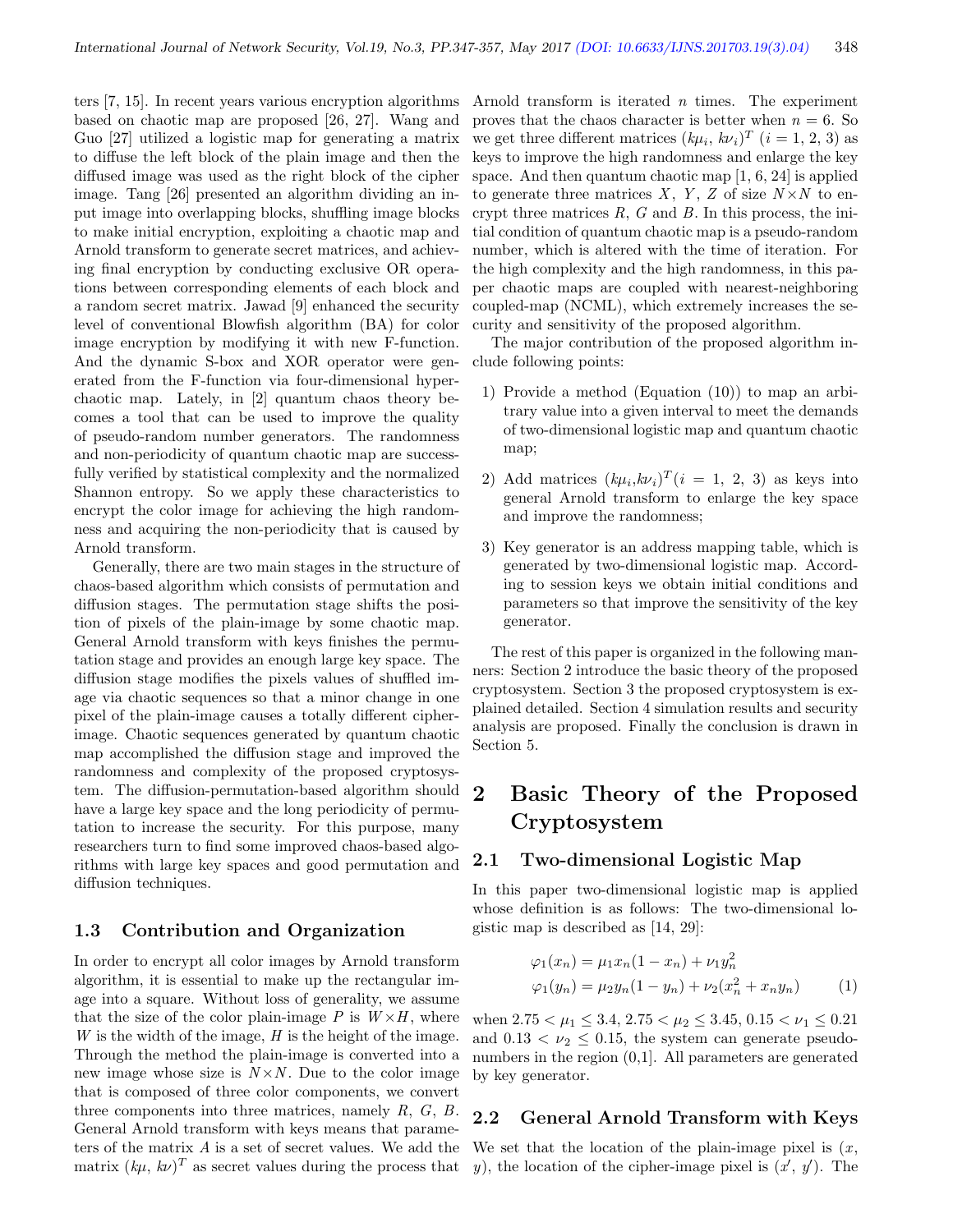definition of general Arnold transform is given in [25]:

$$
\begin{bmatrix} x' \\ y' \end{bmatrix} = A \begin{bmatrix} x \\ y \end{bmatrix} (mod N), A = \begin{bmatrix} 1 & a \\ b & ab + 1 \end{bmatrix}
$$
 (2)

where we set  $N = 256$ . When  $a = b = 1$ , Equation (2) is a classical two-dimensional Arnold map. In order to improve security of the cryptosystem, parameters  $a$  and  $b$ are used as secret keys, which are generated by key generator. Because Arnold transform is a bijection transform, the result of iterating Equation  $(2)$  k times still is a bijection transform. In other words, after the process of iteration for k times, point  $(x, y)$  become  $(x', y')$  and  $(x', y')$  $y'$ ) is the one and only one point. Due to the result of orthogonal transformation is a limited discrete set, we can add a matrix  $(k\mu, k\nu)^T$  as a set of secret keys to enlarge the key space. So we get general Arnold transform with keys whose definition is as follows:

$$
\begin{bmatrix} x' \\ y' \end{bmatrix} = A^n \begin{bmatrix} x \\ y \end{bmatrix} + \begin{bmatrix} k\mu \\ k\nu \end{bmatrix} (mod N), A = \begin{bmatrix} 1 & a \\ b & ab + 1 \end{bmatrix} \quad (3)
$$

where  $n$  is iteration times of the matrix  $A$ . According to the inverse transformation of Equation (3), the corresponding decryption algorithm is shown as follows:

$$
\begin{bmatrix} x \\ y \end{bmatrix} = A^{-n} \begin{bmatrix} x' - k\mu \\ y' - k\nu \end{bmatrix} (mod N), A^{-n} = \begin{bmatrix} ab+1 & -a \\ -b & 1 \end{bmatrix}
$$

$$
\tag{4}
$$

#### 2.3 Quantum Chaotic Map

Dissipative quantum systems are often described in where the system is coupled to a path of harmonic oscillators to construct a quantum logistic map [1, 6, 24] with quantum corrections. In [1], authors analyze the effects of quantum corrections and state  $\alpha = \langle \alpha \rangle + \delta \alpha$ , where  $\delta \alpha$  shows a quantum fluctuation about  $\langle \alpha \rangle$ . Furthermore, they prove that the very lowest-order quantum corrections can yield the chaotic map as follows:

$$
\varphi_2(x'_n) = r(x'_n - |x'_n|^2) - ry'_n
$$
  
\n
$$
\varphi_2(y'_n) = -y'_n \exp(-2\beta) + \exp(-\beta)r[(2 - x'_n - x'^*_n)y'_n
$$
  
\n
$$
- x'_n z'^*_n - x'^*_n z'_n]
$$
  
\n
$$
\varphi_2(z'_n) = -z'_n \exp(-2\beta) + \exp(-\beta)r[2(1 - x'^*_n)z'_n
$$
  
\n
$$
- 2x'_n y'_n - x'_n]
$$
\n(5)

where  $x' = \langle \alpha \rangle$ ,  $y' = \langle \delta \alpha \dagger \delta \alpha \rangle$ ,  $z' = \langle \delta \alpha \delta \alpha \rangle$ , and  $\beta$  is dissipation parameter. Generally  $y, x_n'$ ,  $y_n'$  and  $z_n'$  are complex numbers with  $x'_n^*$  being the complex conjugate of  $x_n$  and similarly for  $z_n$ . However, if we set the initial value to be real number, then all successive value will also be real. According to [2], the range of the parameters as follows:  $0 \le x_n \le 1, 0 \le y_n \le 0.1, 0 \le z_n \le 0.2, x_n^* =$  $x'_n, z'_n^* = z'_n$ . They conclude that the best value of the control parameter  $(r)$  and dissipation parameter  $(\beta)$  are r  $= 3.99$ , and  $\beta \ge 6$ . So we set  $r = 3.99$ ,  $\beta = 6$ , and iterate Equation (5) with real initial parameters  $x_0, y_0, z_0, x_0^*$ and  $z_0^*$ .

## 2.4 Nearest-neighboring Coupled-map Lattices

The two-dimensional logistic map and the quantum chaotic map proposed in Sections 2.1 and 2.3 are independently coupled with NCML [5, 11] as follows:

$$
z_{n+1}(j) = (1 - \varepsilon)\varphi(z_n(j+1)) + \varepsilon\varphi(z_n(j+1)) \qquad (6)
$$

where  $n = 0, 1,..., L-1$  is the time index;  $j = 1, 2, ... , T$ is the lattice state index; function  $\varphi$  represents a chaotic map such as  $\varphi_1$ ,  $\varphi_2$ ;  $\varepsilon \in (0,1)$  is a coupling constant; L is the length of the plain-text; and  $T$  is maximum value of lattice state index. Here, T is chosen as 2 and 3 for the two-dimensional logistic map and the quantum chaotic map, while the other parameter is selected as  $\varepsilon = 0.001$  to have good chaotic properties [5, 11]. Moreover, the periodic boundary condition, i.e.,  $z_n(j+T) = z_n(j)$  is imposed into this system.

Applying Equation (1) to Equation (6), the coupling of two-dimensional logistic map is defined as follows:

$$
x_{n+1} = (1 - \varepsilon)\varphi(x_n) + \varepsilon\varphi(y_n)
$$
  
\n
$$
y_{n+1} = (1 - \varepsilon)\varphi(y_n) + \varepsilon\varphi(x_n)
$$
 (7)

and by applying Equation (2) to Equation (6), the coupling of quantum chaotic map is defined as follows:

$$
x'_{n+1} = (1 - \varepsilon)\varphi(x'_{n+1}) + \varepsilon\varphi(y'_{n+1})
$$
  
\n
$$
y'_{n+1} = (1 - \varepsilon)\varphi(y'_{n+1}) + \varepsilon\varphi(z'_{n+1})
$$
  
\n
$$
z'_{n+1} = (1 - \varepsilon)\varphi(z'_{n+1}) + \varepsilon\varphi(x'_{n+1})
$$
\n(8)

Iterating Equation (7) and Equation (8), the required key streams for the proposed cryptosystem are produced.

# 3 Proposed Cryptosystem

In this section, we combine the generation process with the image processing, the permutation process and the diffusion process. The architecture of the overall image encryption cryptosystem using the proposed algorithm is shown in Figure 1.

### 3.1 Generation of the Initial Conditions and Parameters

The proposed cryptosystem utilizes a 128-bit external secret key,  $K$ , which is divided into 8-bit blocks,  $k_i$ , referred to as session keys. The 128-bit external secret key is given by:

$$
K = k_1, k_2, ..., k_{16}.
$$
 (9)

In order to increase the security of the proposed algorithm, we apply the two-dimensional logistic map Equation (1) and nearest-neighboring coupled-map lattices Equation (6) so that the initial conditions and parameters of the system are extremely sensitive to the changes in even a single bit in the 128-bit secret key. The detailed process of key generator is described as follows: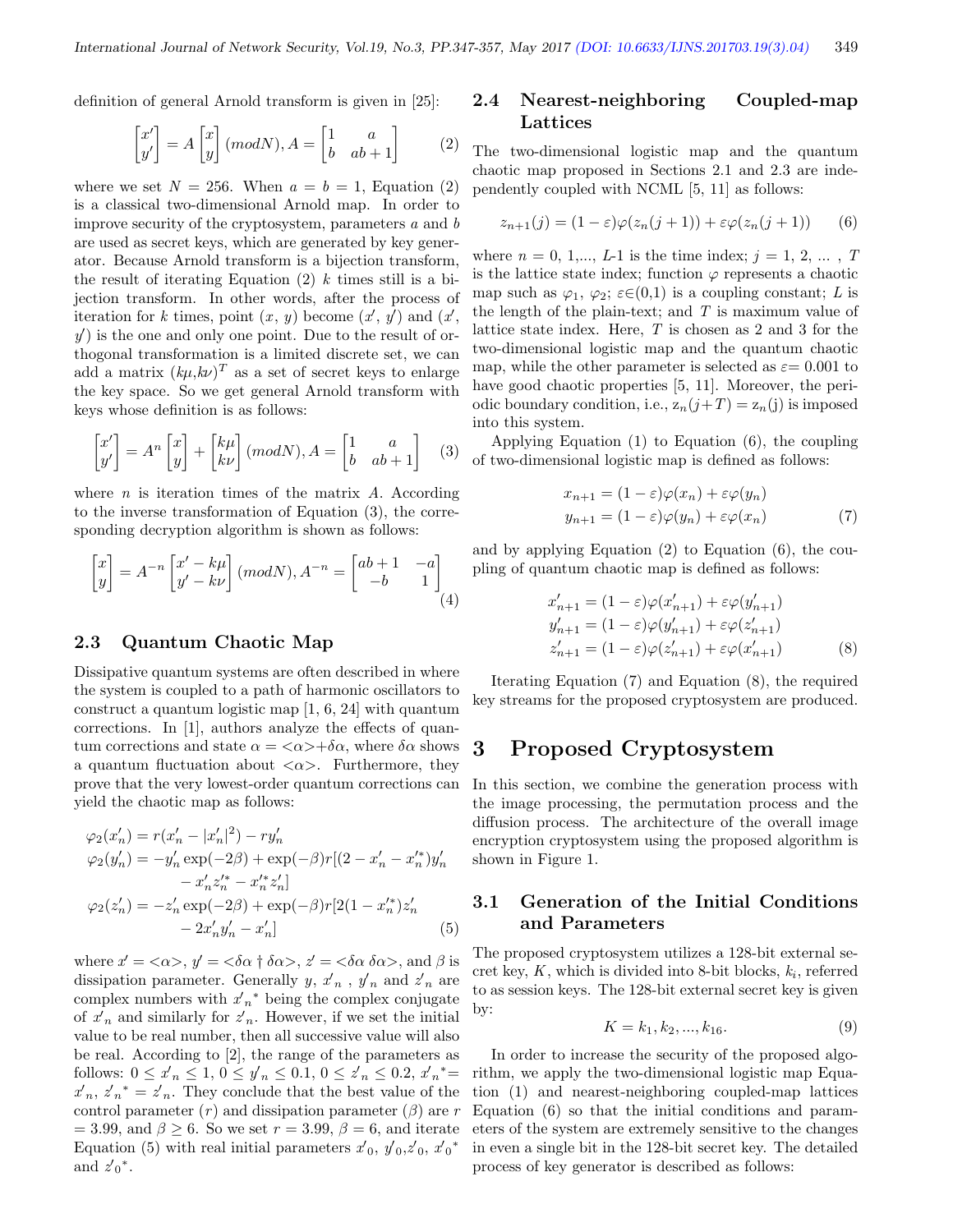

Figure 1: Overall architecture of the proposed cryptosystem

**Step 1:** Apply  $k_1$ ,  $k_2$ ,  $k_3$ ,  $k_4$  to generate  $\mu_1$ ,  $\mu_2$ ,  $\nu_1$ ,  $\nu_2$ respectively. We have known that when  $2.75 < \mu_1 \leq$ 3.4,  $2.75 < \mu_2 \leq 3.45$ ,  $0.15 < \nu_1 \leq 0.21$  and  $0.13 <$  $\nu_2 \leq 0.15$  the two-dimensional logistic map generates chaos. We set  $a < t_i \leq b$ , the initial conditions and parameters of system are derived as follows:

$$
t_i = (\frac{k_i}{256} \times 100) mod[(b - a) \times 100] \div 100 + a \ (10)
$$

where we set  $\mu_1 = t_1, \mu_2 = t_2, \nu_1 = t_3, \nu_2 = t_4$ . So for the different  $k_i$  we can get different  $t_i$  and make sure that  $\mu_1$ ,  $\mu_2$ ,  $\nu_1$ ,  $\nu_2$  are in the region that the system generate chaos.

**Step 2:** Apply  $k_5$ ,  $k_6$ , ...,  $k_{16}$  as initial condition to generate other key values.  $t_{max} = \max($  [ $k_5, k_6,$ ] ...,  $k_{16}$  ).  $t_{min} = \min( [k_5, k_6, \ldots, k_{16} ] )$ .  $t_{ssv}$  $=$  min(  $[k_5, k_6, \ldots, k_{16}] - t_{min}$ ). We set  $x_0 =$  $t_{min} \div 256$ ,  $y_0 = t_{ssv} \div 256$ , and iterate Equation (7) for ceil $(t_{max} \div 2)$  times with  $\mu_1$ ,  $\mu_2$ ,  $\nu_1$ ,  $\nu_2$ ,  $x_0$ ,  $y_0$  and then save their output in a new vector  $E$  whose size is  $2 \times \text{ceil}(t_{max} \div 2)$ . Apply the following Equation (11):

$$
t_i = E_{k_i} \tag{11}
$$

where  $i = 5, 6, ... , 16$  and  $t_i$  are in the region  $(0, 1]$ .

Step 3: In order to improve randomness and complexity of the encryption algorithm and broaden the key space, According to Equation (4) three sets of secret keys,  $a_i$ ,  $b_i$  and  $(k\mu_i, k\nu_i)^T$  are required to encrypt three component of the color image  $R, G, B$  respectively. Without loss of generality, we assume that the size of the color plain-image P is  $W \times H$ . Apply the transformation as the following equation to  $t_5$ ,  $t_6$ ,  $t_7$ :

$$
a_{i-4} = [floor(t_i \times W \times H)mod256]/16
$$
  

$$
b_{i-4} = [floor(t_i \times W \times H)mod256]mod16
$$
 (12)

where  $a_i$ ,  $b_i$   $(i = 1, 2, 3)$  are the first four digits and the last four digits of eight-digit binary number respectively.

Apply the transformation as following equations to  $a_8, a_9, a_{10}$ :

$$
ku_{i-7} = floor(t_i \times W \times H) \mod 256 \tag{13}
$$

Apply the transformation as following equations to  $a_{11}, a_{12}, a_{13}$ :

$$
ku_{i-10} = floor(t_i \times W \times H) \mod 256 \tag{14}
$$

**Step 4:** Recalling as mention in Section 2.3,  $y'_n \in [0,0.1]$ ,  $z_n \in [0, 0.2]$ . Applying Equation (10) analogously initial parameters  $x_0, y_0, z_0$  are derived as follows:

$$
x'_{0} = t_{14}
$$
  
\n
$$
y'_{0} = [(t_{15} \times 10) \text{mod} 1] \div 10
$$
  
\n
$$
z'_{0} = [(t_{15} \times 10) \text{mod} 2] \div 10
$$
  
\n
$$
(15)
$$

To this end, all initial conditions and parameters are generated. The proposed chaotic algorithm is greatly sensitive to secret key so that even a change in the secret key causes completely different results; as a result, the proposed algorithm with total complexity of  $2^{128}$  can resist against any key sensitivity attack and any bruteforce attack.

#### 3.2 Proposed Encryption Algorithm

Due to Arnold transform is not adapt to image  $N \times N$ , it is essential to transform image  $W \times H$  into  $N \times N$ . we give the following equation to meet the demand:

$$
N = \max([W, H]) \tag{16}
$$

where set  $N$  is a bigger value between  $W$  and  $H$ . When  $(W = H, N = W = H$ . In other words, if the image is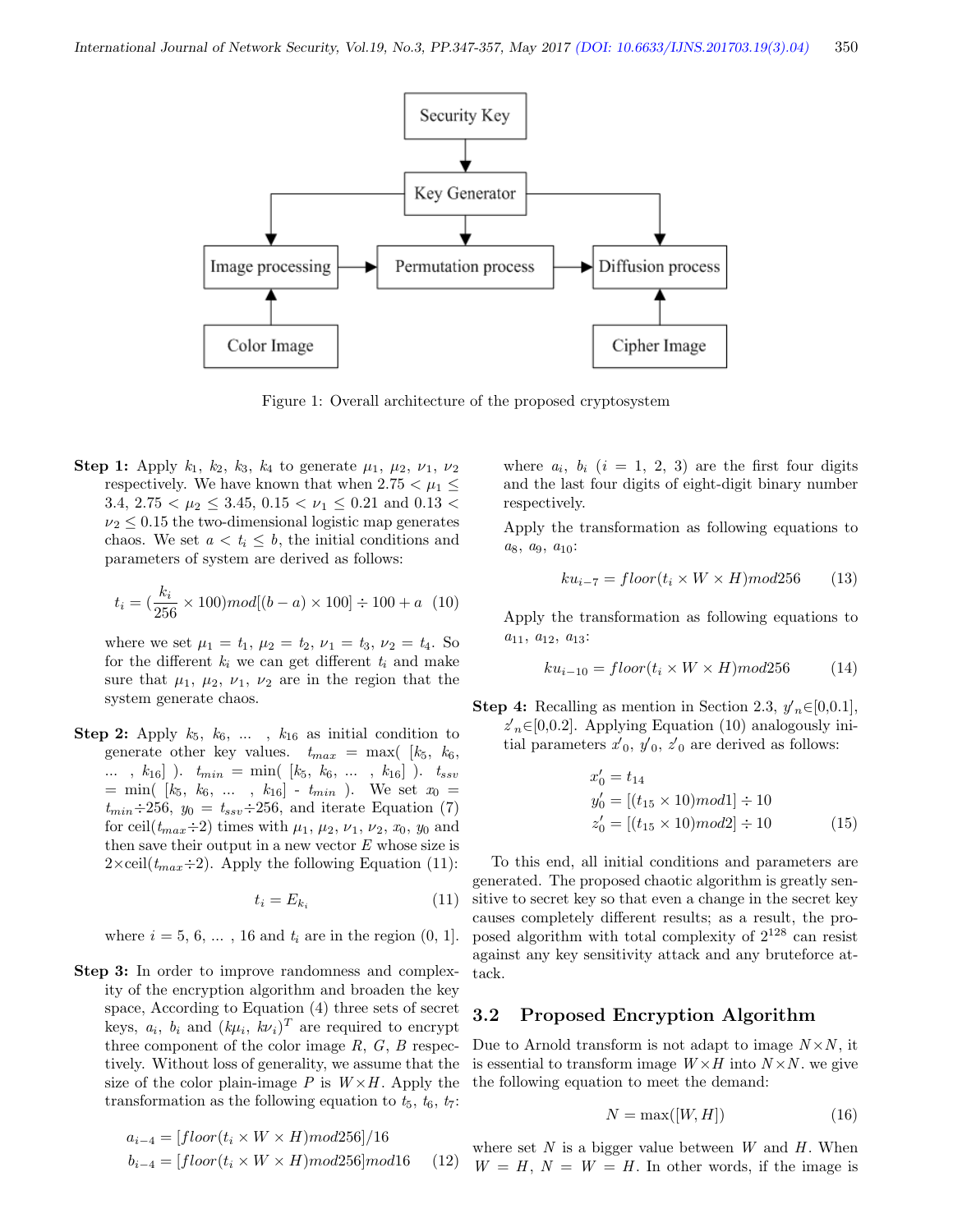square, it remains unchanged; otherwise it will be amplified. Pixel values of increased part of the image are filled with random numbers, which are generated by the random function. It not only improves the randomness of the cryptosystem, but also if we can not get the real width and height of plain-image before decryption, we can not finish the decryption. We assume that the color plain-image P of  $W \times H$  becomes P' of  $N \times N$  by the transformation above. In this process we convert the matrix P with red green and blue components into three matrices  $R$ ,  $G$  and B. Taking an example of the matrix  $R$ , the detailed encryption algorithm is described as follows:

Permutation process:

The process applies pseudo-random key streams generated by Equation (12), Equation (13) and Equation (14) according to Section 3.1 to permute pixels of the color image. Substituting  $a_1$ ,  $b_1$  and  $(k\mu_1, k\nu_1)^T$  into Equation (3) and iterate it for  $n$  times. According to the experiment we find that when  $n = 6$  the proposed cryptosystem performs better. Apply the same permutation process into G and B respectively, the plain-image becomes a cipherimage after  $n$  times iteration, namely, Matrices  $R$ ,  $G$  and B all becomes  $R', G'$  and  $B'$ .

#### Diffusion process:

- **Step 1:** Set  $L=N\times N$  and generate the initial condition  $(x'_0, y'_0, z'_0)$  according to Section 3.1 and iterate Equation (8)  $m+L$  times and discard the former m values to avoid harmful effects. Where m also can be as a secret key, we set  $m = 13$  for convenience. Discarding the first m result and Sorting these  $L$  values as  $X = \{x_{m+1}, x_{m+2}, \ldots, x_{m+L}\}, Y = \{y_{m+1}, y_{m+2}, \ldots, y_{m+2}\}$ ...,  $y_{m+L}$  and  $Z = \{z_{m+1}, z_{m+2}, \ldots, z_{m+L}\}.$
- Step 2: Transforming three matrices  $R', G'$  and  $B'$  into vectors  $\vec{R'} = \{r_1, r_2, ..., r_L\}, \vec{G'} = \{g_1, g_2, ..., g_L\},\$ and  $\overrightarrow{B'} = \{b_1, b_2, \dots, b_L\}$  respectively.
- Step 3: Applying the encryption transformation as the following equations:

$$
C_{ri} = ((floor(r_{m+i} \times W \times H \times k_6 \times k_7 \times k_9 \times k_{10} \times k_{12} \times k_{13}) \mod 256) \oplus r_i
$$
  

$$
C_{gi} = ((floor(g_{m+i} \times W \times H \times k_5 \times k_7 \times k_8 \times k_{10} \times k_{11} \times k_{13}) \mod 256) \oplus g_i
$$

$$
C_{bi} = ((floor(b_{m+i} \times W \times H \times k_5 \times k_6 \times k_8 \times k_9 \times k_{11} \times k_{12}) \times (17)
$$

where set initial values  $i = 1$ . Set  $i = i+1$  and then iterating this step until  $i \leq L$  we can get three matrices  $C_r$ ,  $C_q$  and  $C_b$ .

Remark 1. M mod N involves modulo operation giving a integer result between 0 and N.

**Remark 2.** ceil(a) returns the smallest integer value that is bigger than or equal to the value of a.

**Remark 3.** max $([k_1, k_2, \ldots, k_n])$  returns the biggest value among all of them.

**Remark 4.** min( $[k_1, k_2, \ldots, k_n]$ ) returns the smallest value among all of them.

Obviously the generation of the key stream depends on the 128-bit external secret key,  $K$ , and the width  $W$ , the height H of plain-image. The generation of initial conditions and parameters are derived by the two-dimensional logistic map and the nearest-neighboring coupled-map lattices. And the key stream is chosen from an array of chaotic sequence, which makes sure that cryptosystem has a high complexity, sensitivity and randomness. In the encryption process, the Arnold transform with keys is applied to permute the pixels of color components. And the quantum chaotic map is exploited to generate the key streams to modify the value of diffused pixels.

#### 3.3 Proposed Decryption Algorithm

The decryption process is similar to the encryption one, achieved in the reverse order. In decryption process transforming matrices  $C_r$ ,  $C_g$  and  $C_b$  into three vectors  $\overrightarrow{C_r}$ =  ${r_1, r_2, ..., r_L}, \overrightarrow{C_g} = {g_1, g_2, ..., g_L}, \text{ and } \overrightarrow{C_b} = {b_1, b_2, ..., b_L}$  $b_2, \ldots, b_L$  respectively. the detail decryption algorithm is described as follows:

- Step 1: Apply the external 128-bit secret key used in the encryption process. According to Section 3.1 generate the initial conditions and parameters.
- **Step 2:** Substituting the initial condition  $(x'_0, y'_0, z'_0)$ and iterating Equation  $(8)$   $m+L$  times, discarding the former  $m$  values to avoid harmful effects, where  $m = 13$ .
- **Step 3:** Sorting these values  $X = \{x_{m+1}, x_{m+2}, \dots \}$  $x_{m+L}$ ,  $Y = \{y_{m+1}, y_{m+2}, \dots, y_{m+L}\}$  and  $Z=$  $\{z_{m+1}, z_{m+2}, \ldots, z_{m+L}\}.$  Setting  $i = 1$  and iterate Equation (17)) until  $i = L$  we can get three vectors  $\overrightarrow{C'_r}, \overrightarrow{C'_g}$  and  $\overrightarrow{C'_b}$ .
- **Step 4:** We convert these vectors into three matrices  $R'_r$ ,  $G'_g$  and  $B'_b$  whose size are all  $N \times N$ . Substituting parameters  $a_i$ ,  $b_i$  and the initial condition  $(k\mu_i, k\nu_i)^T$  $(i = 1, 2, 3)$ , and then using the encryption algorithm Equation (4) we get  $R', G', B'$  of the image, According to the width  $W$  and the height  $H$  of the plain-image we tailor  $R', G', B'$  and get plain values of  $R$ ,  $G$  and  $B$ . In this way the encryption process finished.

# 4 Performance and Security Analysis

We have done many measures to check the security and performance of the proposed cryptosystem. These measures consist of statistical analysis, key sensitivity analy-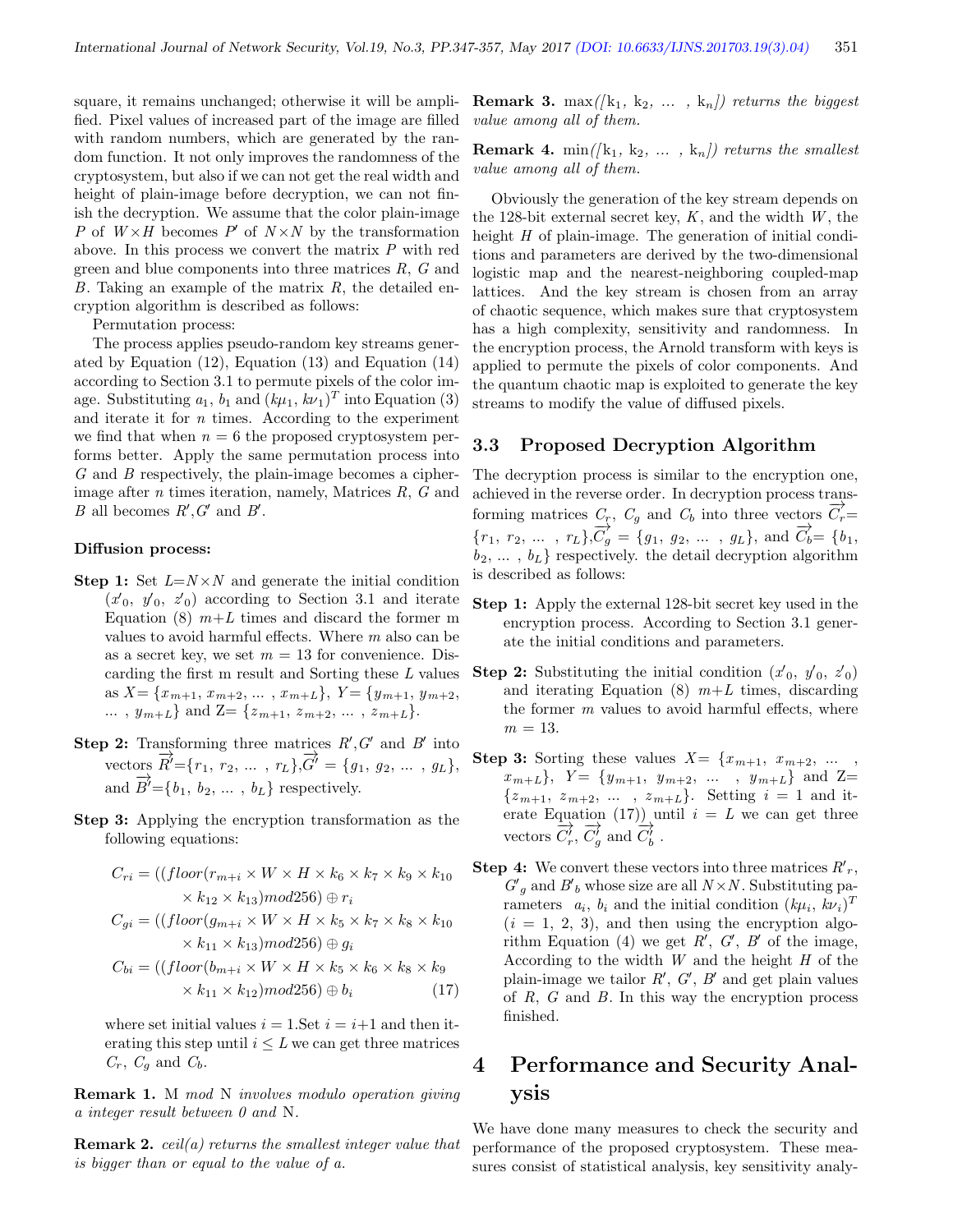|                | Lena.       |          |          |              |          |             |
|----------------|-------------|----------|----------|--------------|----------|-------------|
| Scan direction | Plain-image |          |          | Cipher-image |          |             |
|                |             |          |          |              |          | B           |
| Horizontal     | 0.972978    | 0.954127 | 0.938846 | 0.001418     | 0.000082 | $-0.002191$ |
| Horizontal     | 0.981110    | 0.951084 | 0.934597 | $-0.007127$  | 0.000587 | 0.000086    |
| Vertical       | 0.958757    | 0.934720 | 0.915541 | 0.000700     | 0.000647 | 0.004526    |

Table 1: The related correlation coefficient between plain-image and cipher-image

sis, key space analysis, speed performance. Each of these measures is shown in detail in the following subsections.

the results of the same position correlations and related adjacent position correlations between R, G and B components of plain-image and cipher-image.

#### 4.1 Statistical Analysis

#### 4.1.1 Histogram of Encrypted Image

An ideal cipher-image should has a uniform frequency distribution. From Figures 2, 3, 4 and 5, it is obvious that the histogram of cipher-image are independent of the type of plain-image such as binary, gray level and are nearly uniform and significantly different from the histogram of the original images. Hence it dose not provide any useful statistic data in the cipher-image to trigger any statistical attacks to the algorithm.

#### 4.1.2 Correlation of Two Adjacent Pixels

In order to get the correlation of two adjacent pixels we have selected 3000 pairs of two adjacent pixels from plainimage and cipher-image randomly for the experiment and have calculated the correlation coefficients as follows:

$$
E(x) = \frac{1}{N} \sum_{i=1}^{N} x_i
$$
  
\n
$$
D(x) = \frac{1}{N} \sum_{i=1}^{N} (x_i - E(x))^2
$$
  
\n
$$
Cov(x, y) = \frac{1}{N} \sum_{i=1}^{N} (x_i - E(x))(y_i - E(y))
$$
  
\n
$$
r_{xy} = \frac{Cov(x, y)}{\sqrt{D(x)}\sqrt{D(y)}}
$$
\n(18)

The x and y represent gray-level values of two adjacent pixels. The distribution of two horizontally adjacent pixels of R, G and B components of plain-image and cipherimage Lena is shown in Figure 6.

Table 1 shows that the correlation between adjacent pixels of the cipher-image is much smaller than that of plain-image, so we claim that the adjacent pixels of the plain-image are uncorrelated by the proposed cryptosystem effectively from different directions.

In color images there are the high correlation between adjacent pixels of R, G and B components. The proposed cryptosystem encrypt pixels of color components so that make them affect one another. Table 2 and Table 3 show

Table 2: Similar position correlations between R, G and B components

| Scan direction | $R-G$    | R-B      | $G-B$    |
|----------------|----------|----------|----------|
| Plain-image    | 0.929848 | 0.797885 | 0.949200 |
| Cipher-image   | 0.000279 | 0.005105 | 0.004628 |

Table 3: Adjacent position correlation between R, G and B components

| Scan direction | $R-G$    | $R-B$                  | $G-B$    |
|----------------|----------|------------------------|----------|
| Plain-image    | 0.896510 | $\pm 0.756614$         | 0.891265 |
| Cipher-image   | 0.002288 | $\vert 0.006150 \vert$ | 0.001227 |

## 4.2 Key Sensitivity Analysis

When one bit of the security key is altered, there are obviously differences between two cipher-images. The number of pixels change rate (NPCR) and the unified average changing intensity  $(UACI)$  for the two encrypted images are applied to measure the number of pixels change rate.

$$
NPCR = \frac{\sum_{i,j} D(i,j)}{W \times H} \times 100\%
$$
  

$$
UACI = \frac{1}{N \times N} [\sum_{i,j} \frac{|C(i,j) - C'(i,j)|}{255}] \times 100\% \quad (19)
$$

where  $N$  is the height (width) of the encrypted image. We get two encrypted images  $C$  and  $C$ , whose secret keys are different in only one bit. We also define a twodimensional array  $D$ , which has the same size as  $C$ . If  $C(i, j) = C'(i, j)$ , then  $D(i, j) = 0$ , otherwise  $D(i, j) =$ 1. To resist against security key attack, NPCR and UACI values should be large enough for an ideal cipher system. When the secret key is altered from 207 21 42 61 122 203 97 76 101 5 7 241 139 28 98 17 to 208 21 42 61 122 203 97 76 101 5 7 241 139 28 98 17 the differences is made greatly.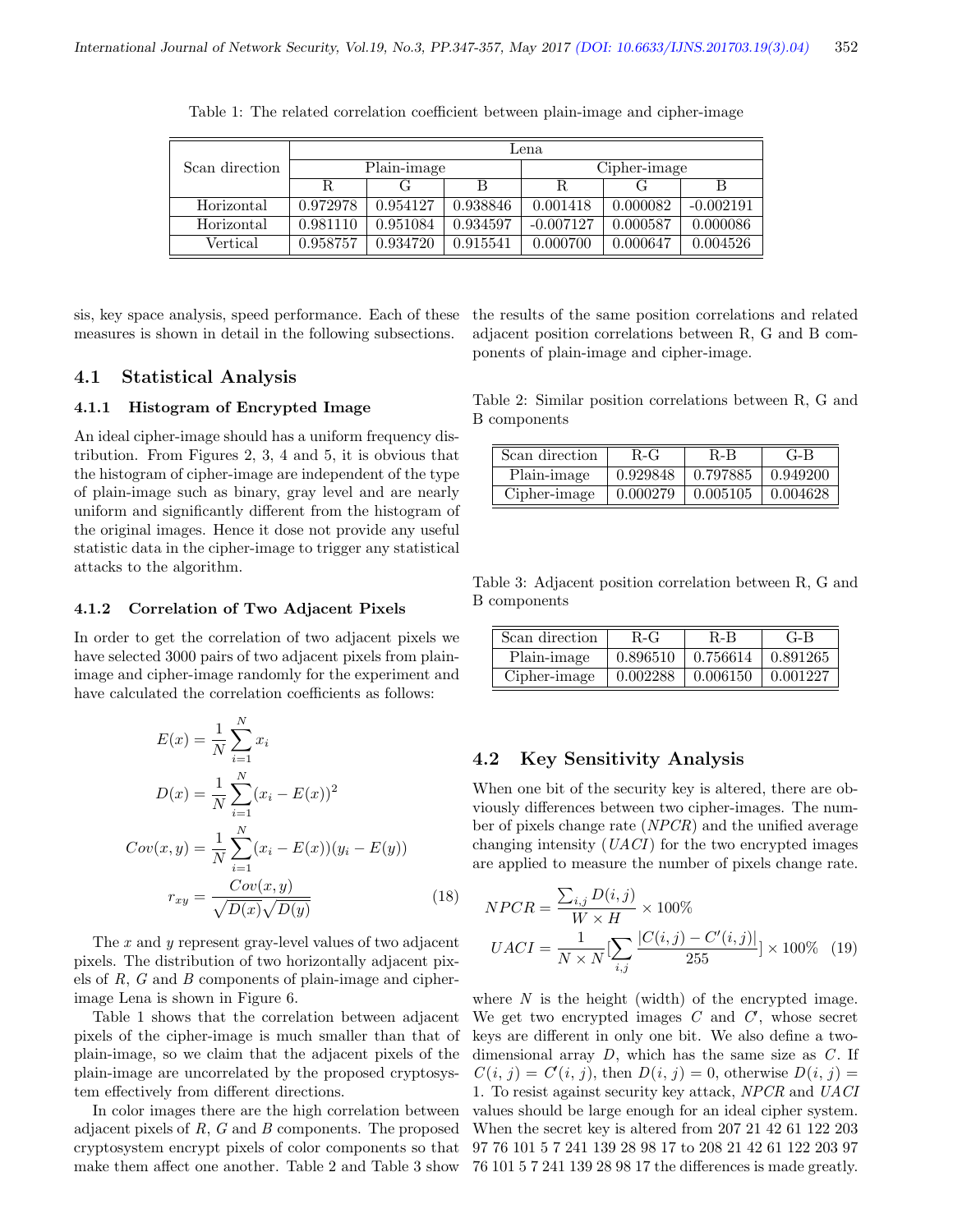

Figure 2: (a) Original white image, (b) the original monolithic gray-level image, (c) the original black image, (d) the histogram of the white image, (e) the histogram of the monolithic gray-level image, (f) the histogram of the black image



Figure 3: (a) Cipher of white image, (b) the cipher of monolithic gray-level image, (c) the cipher of the black image, (d) the histogram of the encrypted white image, (e) the histogram of the encrypted monolithic gray-level image, (f) the histogram of the encrypted black image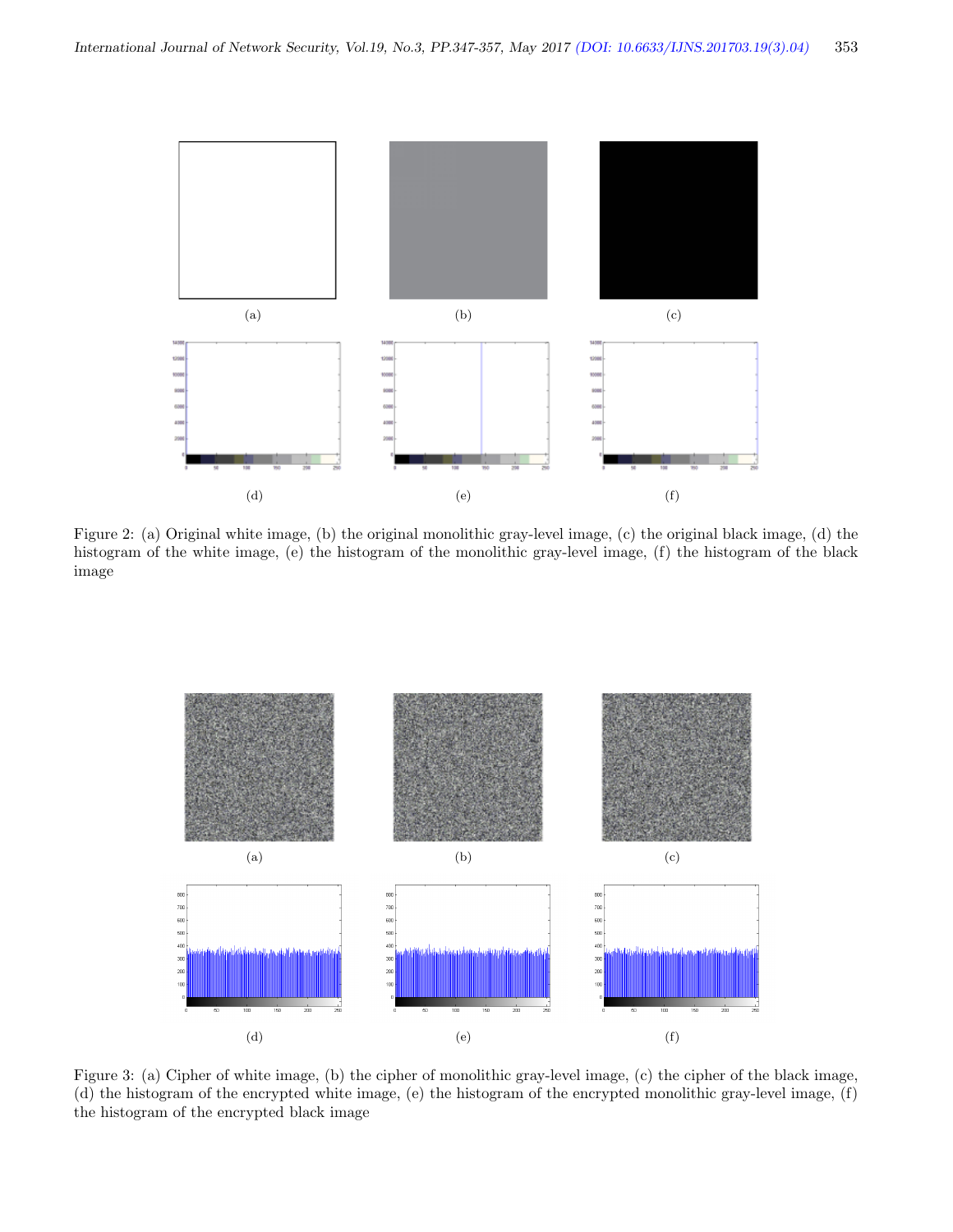(a)  $(a)$  (b)  $(c)$ 100<br>300<br>400<br>400<br>300<br>300 (d)  $(e)$  (f)

Figure 4: (a) Plain-image Lena-R, (b) the plain-image Lena-G, (c) the plain-image Lena-B, (d) the histogram of the plain-image Lena-R, (e) the histogram of the plain-image Lena-G, (f) the histogram of the plain-image Lena-B



Figure 5: (a) The encrypted image Lena-R, (b) the encrypted image Lena-G, (c) the encrypted image Lena-B, (d) the histogram of the encrypted image Lena-R, (e) the histogram of the encrypted image Lena-G, (f) the histogram of the encrypted image Lena-B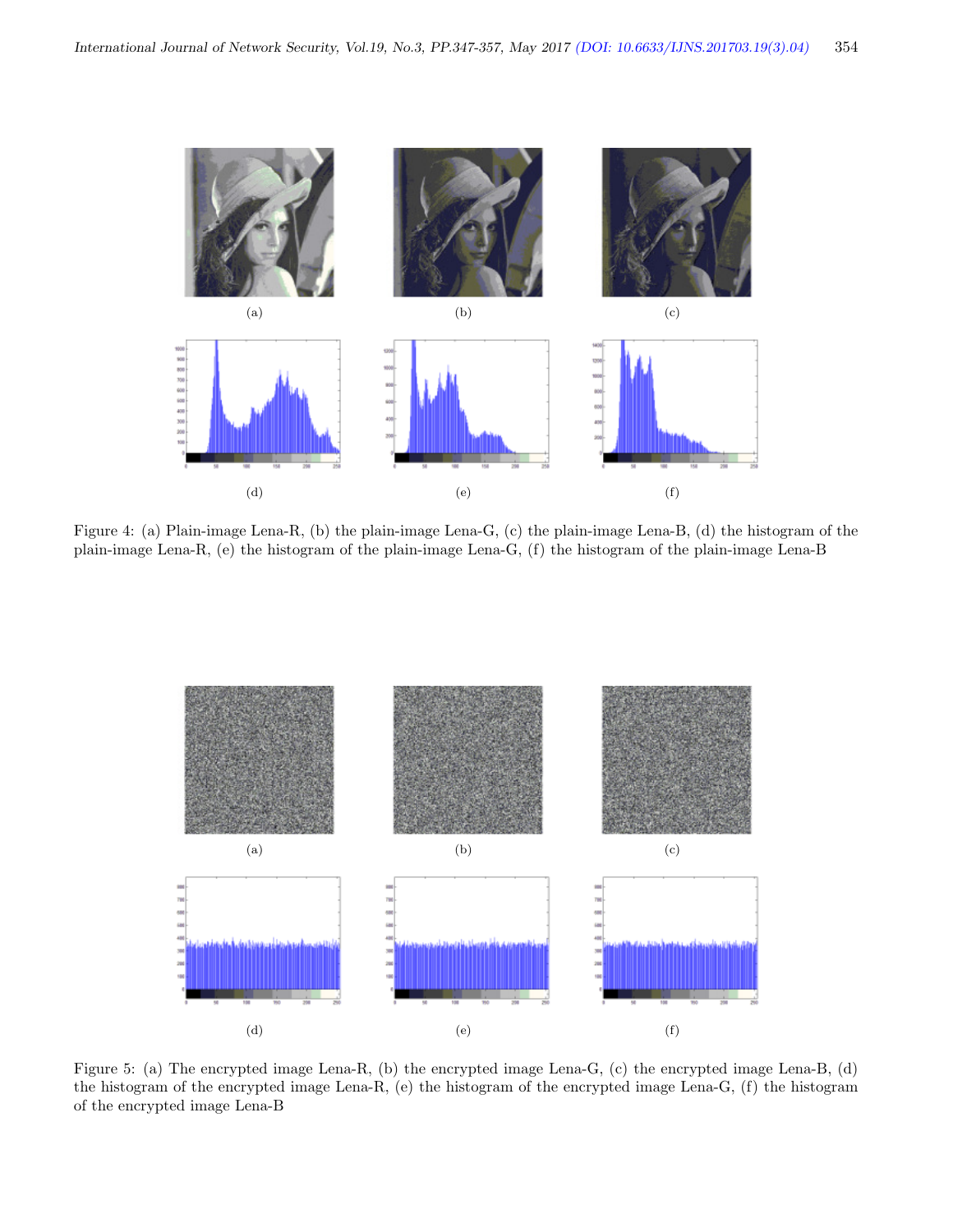

Figure 6: Distribution of two horizontally adjacent pixels in the plain-image of Lena in the (a) red, (b) green and (c) blue components. The distribution of two horizontally adjacent pixels in the cipher-image of Lena in the (d) red, (e) green and (f) blue components. (Color figure online)

Table 4 shows the average  $NPCR_{R,G,B}$  and  $UACI_{R,G,B}$ values and compares this proposed algorithm with other schemes in terms of the key sensitivity. The proposed algorithm is sensitive dependent on initial conditions and parameters.

Table 4: Comparison of the average  $NPCR_{R,G,B}$  and  $UACI_{R,G,B}$ 

| Algorithm         | Average $(NPCR)$ | Average $(UACI)$ |
|-------------------|------------------|------------------|
| Proposed          | 0.996896         | 0.334402         |
| $1\vert$          | 0.000041         | 0.003320         |
| 6                 | 0.996355         | 0.334188         |
| <b>16</b>         | 0.996028         | 0.334289         |
| $\left[13\right]$ | 0.000384         | 0.000433         |
| [28]              | 0.996358         | 0.334428         |
| 23                | 0.996828         | 0.334898         |

## 4.4 Speed Performance

Apart from the security considerations, some other aspects on image cryptosystem algorithm are also important, particularly the running speed for real time Internet multimedia applications. In fact the actual execution time of a cryptosystem depends on many factors, such as CPU structure, OS, memory size, programming skill and so on. We have analyzed the speed of the proposed image encryption technique on an Intel Core I3 CPU 2.3 GHz and 3.99 GB of RAM running on Windows XP and MATLAB 7.1 programming. For accuracy each set of the timing tests was executed several times for considerable number of images and then the average obtained was reported. In Table 5 we can see the comparison results for the proposed scheme and other schemes. Table 5 shows that the proposed algorithm is very fast compared to the other schemes.

Table 5: Comparison of encryption speeds for the proposed scheme and different schemes

| Algorithm                     | Speed $(Mbit/s)$ |
|-------------------------------|------------------|
| Proposed                      | 9.89             |
| $\lceil 6 \rceil$             | 8.11             |
| $\left\lceil 16 \right\rceil$ | 5.15             |
| $\left[ 23\right]$            | 9.12             |
| $\left[19\right]$             | 9.39             |
| 18                            | 8.16             |
|                               | 1.45             |

#### 4.3 Key Space Analysis

An ideal encryption scheme should have a enough large key space to defend brute-force attack. The size of the key space should be bigger than 2100 to provide a high level of security from the crytography of view [17, 22]. Due to the secret key is 128-bit long, the key space is  $2^{128}$ . We can conclude that the proposed algorithm is large enough to resist all kinds of brute-force attacks.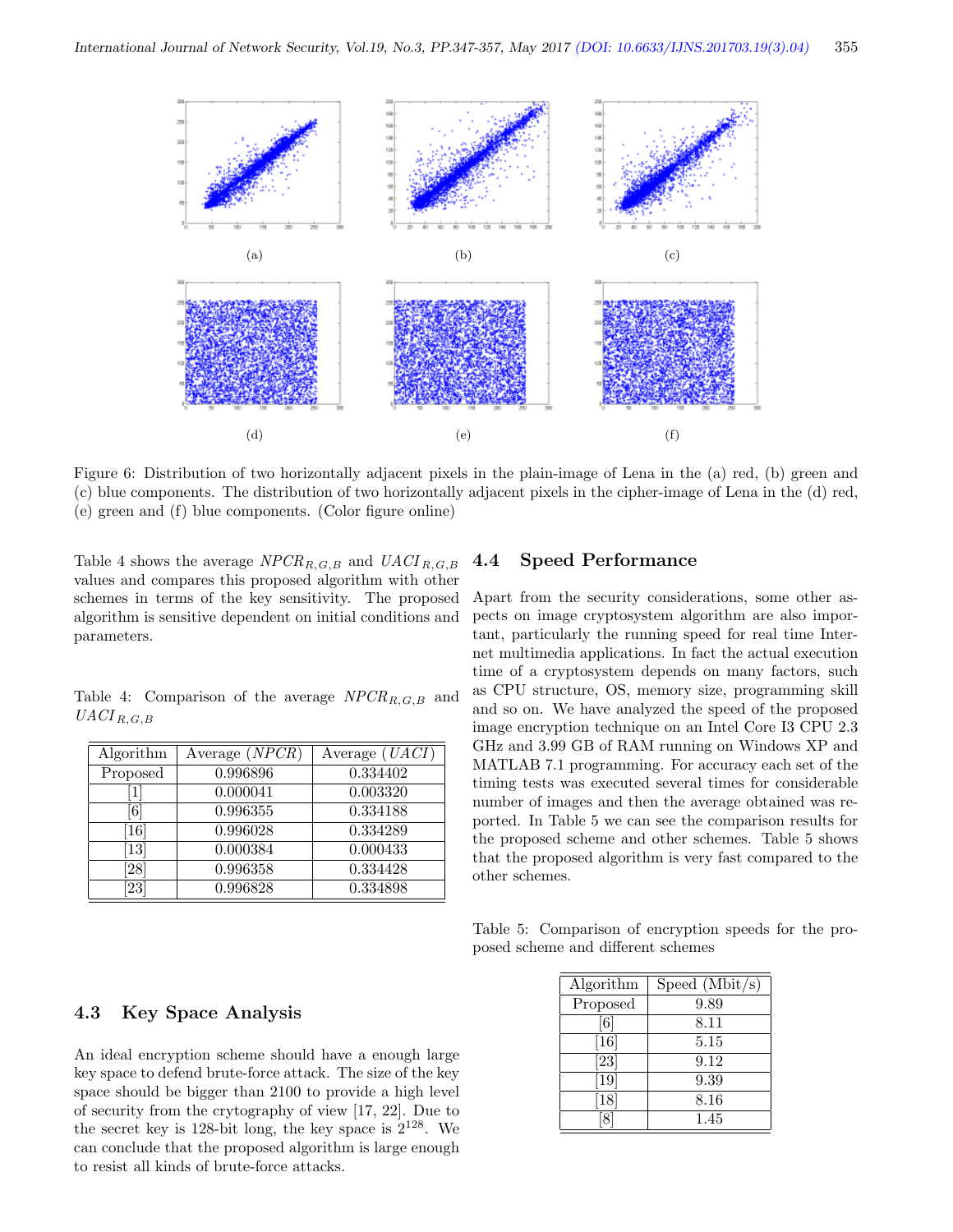# 5 Conclusions

This paper has realized the quantum image encryption and decryption and protected the information. Image information is ciphered by the proposed encryption algorithm based on general Arnold transform with keys and quantum chaotic map. By improving the Arnold transform algorithm, we not only enlarge the key space to resist against any key sensitivity and any brute-force attack, but also raise the running speed of the process of the encryption. The experiment shows that only one time general Arnold transform with keys has a good result. In order to enhance the sensitivity of the cryptosystem, the generator of the initial conditions and parameters apply the addressing map to get corresponding value. Quantum chaotic map possesses perfect chaotic character, which is used to change the pixel values of the plain-image and eliminate the periodicity generated by the algorithm of general Arnold transform with keys.

The experimental results demonstrate that the proposed method can achieve the high security level to resist various attacks and possesses the high encryption speed (speed  $> 9.89 \text{Mbit/s}$ ). Accordingly the proposed algorithm is suitable to practical uses to protect the digital image information over the Internet.

# Acknowledgments

This work was supported by the fundamental research funds for the central universities (Grant No. CCNU15GF007).

# References

- [1] A. Akhshani, A. Akhavan, S. C. Lim, and Z. Hassan, "An image encryption scheme based on quantum logistic map," Communications in Nonlinear Science and Numerical Simulation, vol. 17, no. 12, pp. 4653– 4661, 2012.
- [2] A. Akhshani, A. Akhavan, A. Mobaraki, S. C. Lim, and Z. Hassan, "Pseudo random number generator based on quantum chaotic map," Communications in Nonlinear Science and Numerical Simulation, vol. 19, no. 1, pp. 101–111, 2014.
- [3] F. Chen, K. W. Wong, X. Liao, and T. Xiang, "Period distribution of generalized discrete arnold cat map," *Theoretical Computer Science*, vol. 552, no. 4, pp. 13–25, 2014.
- [4] L. Chen, D. Zhao, and F. Ge, "Mage encryption based on singular value decomposition and arnold transform in fractional domain," Optics Communications, vol. 219, no. 6, pp. 98–103, 2013.
- [5] M. Ding and W. Yang, "Stability of synchronous chaos and on-off intermittency in coupled map lattices," Physical Review E, vol. 56, no. 4, pp. 4009– 4016, 1997.
- [6] A. A. A. El-Latif, L. Li, N. Wang, Q. Han, and X. Niu, "A new approach to chaotic image encryption based on quantum chaotic system, exploiting color spaces," Signal Processing, vol. 93, no. 11, pp. 2986– 3000, 2013.
- [7] J. Fridrich, "Symmetric ciphers based on two dimensional chaotic maps," International Journal of Bifurcation  $\&$  Chaos, vol. 8, no. 6, pp. 1259–1284, 1998.
- [8] T. G. Gao and Z. Q. Chen, "A new image encryption algorithm based on hyper-chaos," Physics Letters A, vol. 372, no. 4, pp. 394–400, 2008.
- [9] L. M. Jawad and G. Sulong, "Chaotic mapembedded blowfish algorithm for security enhancement of colour image encryption," Nonlinear Dynamics, vol. 81, no. 4, pp. 1–15, 2015.
- [10] J. Khan, J. Ahmad, and S. O. Hwang, "An efficient image ecryption scheme based on: Henon map, skew tent map and s-box," International Conference on Modeling, Simulation and Applied Optimization, vol. 10, pp. 1–6, 2015.
- [11] M. Khan, T. Shah, and S. I. Batool, "Texture analysis of chaotic coupled map lattices based image encryption algorithm," 3D Research, vol. 15, no. 3, pp. 1–5, 2015.
- [12] D. L, "Color image encryption algorithm based on chua's circuit and chen's hyper-chaotic system," Journal of Information & Computational Science, vol. 12, pp. 1021–1028, 2015.
- [13] S. Liu, J. Sun, and Z. Xu, "An improved image encryption algorithm based on chaotic system," Journal of Computers, vol. 4, no. 11, pp. 1091–1100, 2009.
- [14] M. Machkour, A. Saaidi, and M. L. Benmaati, "A novel image encryption algorithm based on the twodimensional logistic map and the latin square image cipher," 3D Research, vol. 6, no. 4, pp. 1–18, 2015.
- [15] R. Matthew, "One the derivation of a chaotic encryption algorithm," Cryptologia, vol. 8, pp. 29–42, 1989.
- [16] S. Mazloom and M. A. Eftekhari, "Color image encryption based on coupled nonlinear chaotic map.," Chaos Solitons Fractals, vol. 42, no. 3, pp. 1745– 1754, 2009.
- [17] B. Norouzi, S. M. Seyedzadeh, S. Mirzakuchaki, and M. R. Mosavi, "A novel image encryption based on row-column, masking and main diffusion processes with hyper chaos," Multimedia Tools  $\mathcal B$  Applications, vol. 74, no. 3, pp. 781–811, 2015.
- [18] V. Patidar, N. K. Pareek, G. Purohit, and K. K. Sud, "Modified substitution-diffusion image cipher using chaotic standard and logistic maps," Communications in Nonlinear Science and Numerical Simulation, vol. 15, no. 15, pp. 2755–2765, 2010.
- [19] V. Patidar, N. K. Pareek, and K. K. Sud, "A new substitution-diffusion based image cipher using chaotic standard and logistic maps," Communications in Nonlinear Science and Numerical Simulation, vol. 14, no. 7, pp. 3056–3075, 2009.